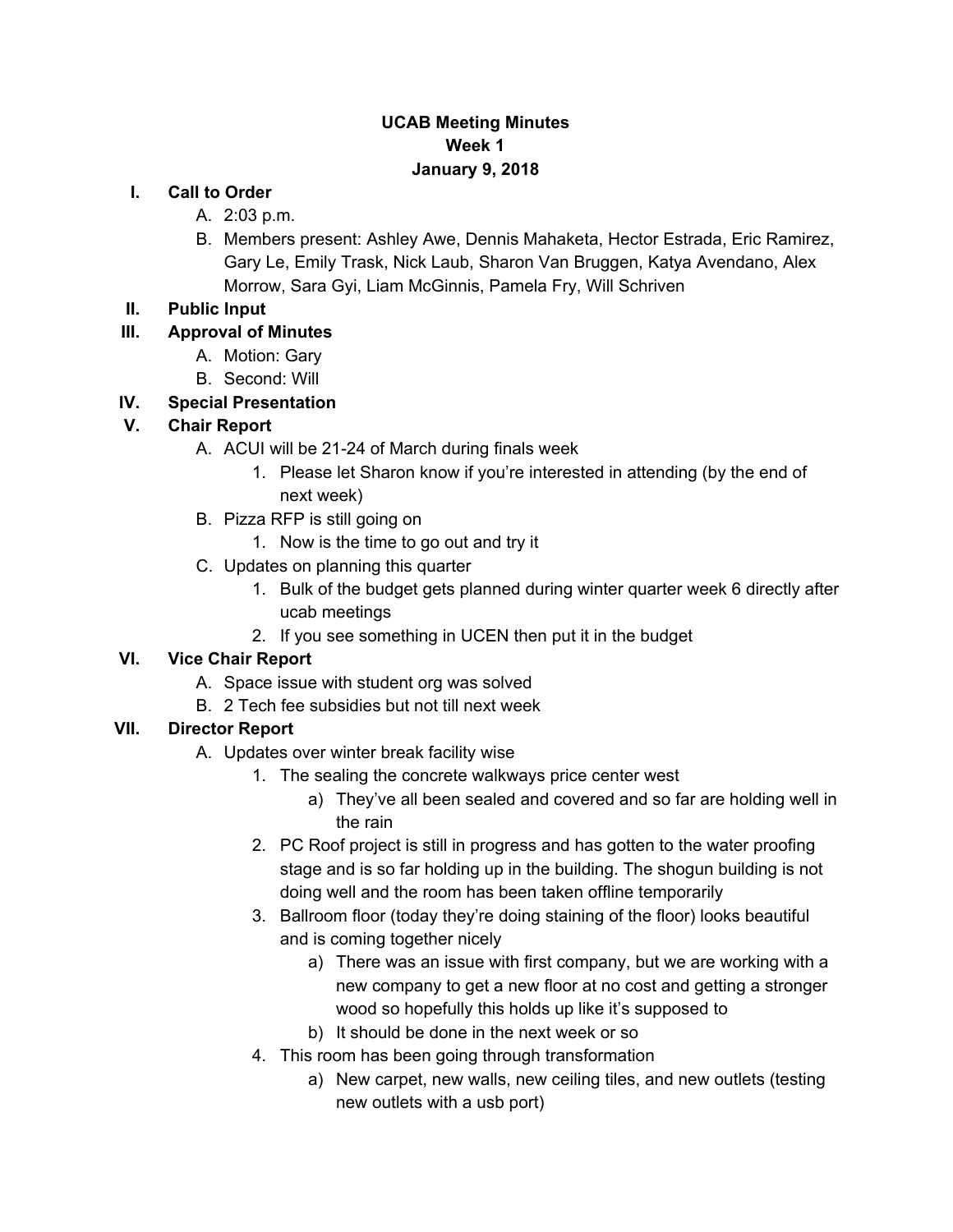- b) Coming up there's still some patchworking to be done, the signage for the Warren college room (each college room getting a design element specific to the college), a new projector will happen in time hopefully for the budget meetings, and new furniture will come up in the budget discussions as well and hopefully finished in the next couple of weeks
- 5. Wireless improvements were done over the break for PC
- 6. Postal center downstairs has fully moved out and started prep for the incoming popup vendors (pan dulce and paletas)
- 7. Designing extra seating to look like an indoor and outdoor patio
- 8. This is a temporary use but is a great opportunity to test out products we don't have in the building
- B. Project got postponed
	- 1. The marquis replacement in PC West has been postponed till spring break
	- 2. The West Ballroom bathroom needs upgrades that were supposed to start over winter break and go into winter quarter but has now been moved to summer
- C. There's a leak at the black resource center and a leak in PC level 1(currently there's a patch on the pipe) but both of these will be repaired soon.
- D. Speakers List
	- 1. Katya: When did you say the sweet bread was coming?
		- a) This quarter we're in the process of signing the lease and finishing the prep of the space. Need to install a sink (hopefully next week) and have to finish the painting of the floor
		- b) Want to finish as soon as possible (hopefully this quarter)
	- 2. Eric: Do we know the vendor?
		- a) Sharon: One is a great San Diego paletas group and the other is a well-known and respected pan dulce place
	- 3. Ashley: Are they bringing workers or how is the setup working out exactly?
		- a) Yes they are doing a popup style, and they will have cases installed for the pan dulce and their staff member will serve the food instead of the guests serving themselves. For paletas they'll have a cooler reach in type thing.
	- 4. Hector: Where is the postal center recollacating?
		- a) Campus services complex corner of voigt and gilman drive
- E. Speakers List closed

#### **VIII. New Business**

# **IX. Old Business**

A. Student Veterans Resource Center (SVRC) requested to have Books for Prisoners be taken offline as a student space currently used by Books for Prisoners and have it replaced with a mental health counselor.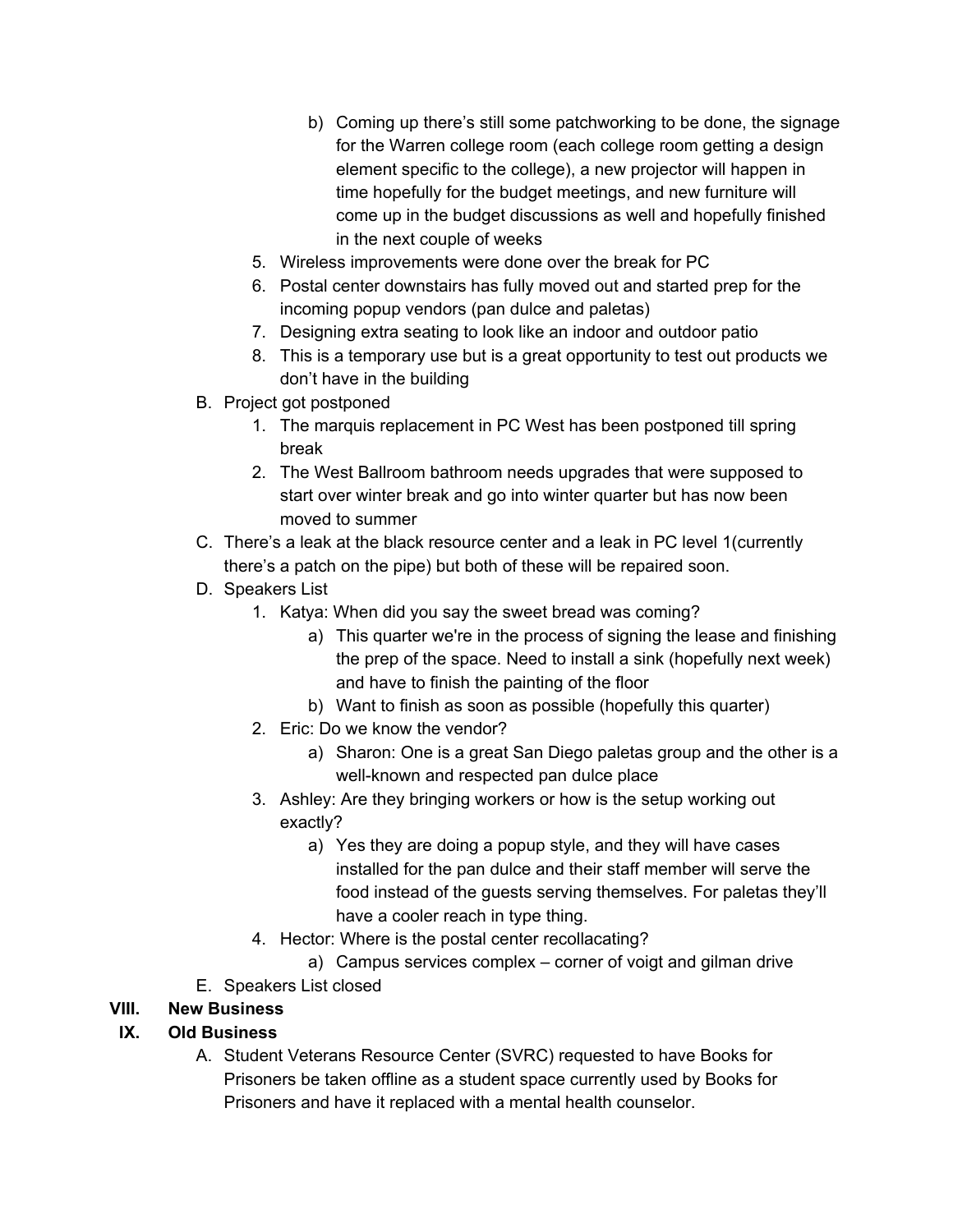- B. Speakers List Opened
	- 1. Eric: Everyone in my college was in favor to give it to the student resource center
	- 2. Will: Wasn't here last meeting so is the idea to get rid of it?
		- a) Books for prisoners takes up a part of the original student center, and SVRC wants that space to house a mental health counselor that the VA would pay for
	- 3. Katya: Have we talked to Books for Prisoners?
		- a) No they haven't because it wouldn't happen this year. There's no guarantee that next year Books for Prisoners can get the space they have now. They're located there this year in E19 I believe, and because the space changes every year there's no guarantee to even get a space.
	- 4. Gary: I do think it's a good idea. But also taking down 1-3 org spaces is a lot. What about the other orgs knocked down the list?
	- 5. Emily: How many student orgs didn't get space?
		- a) Approximately 110-120
	- 6. Emily: Have they looked at construction in their own space to make room?
		- a) They did not discuss that in the presentation
	- 7. Gary: They would have to reduce hours or share spaces until they could get an allocation
	- 8. Sharon: I do think Emily's point is a good one in terms of the space they have. I can provide you with a map of the space over there. This is indicative of the types of discussions about space that should be a part of our strategic planning discussions. Space is at a premium, so we have to ask ourselves what could do if we had unlimited space or how can we ourselves start advocating for more space
	- 9. Gary: I'm not sure how many other resource centers have resources in their spaces and if there are orgs with similar services then perhaps the SVRC should model them after them. It's not a good idea to allocate them the space because it could set a precedence for future orgs
		- a) There are resources that house mental health counselors like I believe the black resource center houses 2 counselors
	- 10. Gary: Who's still on the fence?
		- a) Straw poll for how long you need to come to a decision
			- (1) One week of time: 7
			- (2) More than one week: 0
			- (3) Already ready to vote: 5
			- (4) Abstain: 2
	- 11. Ashley: Please talk to constituents about this topic. Space allocation does matter and it's important to talk about it
- C. Speaker List Closed